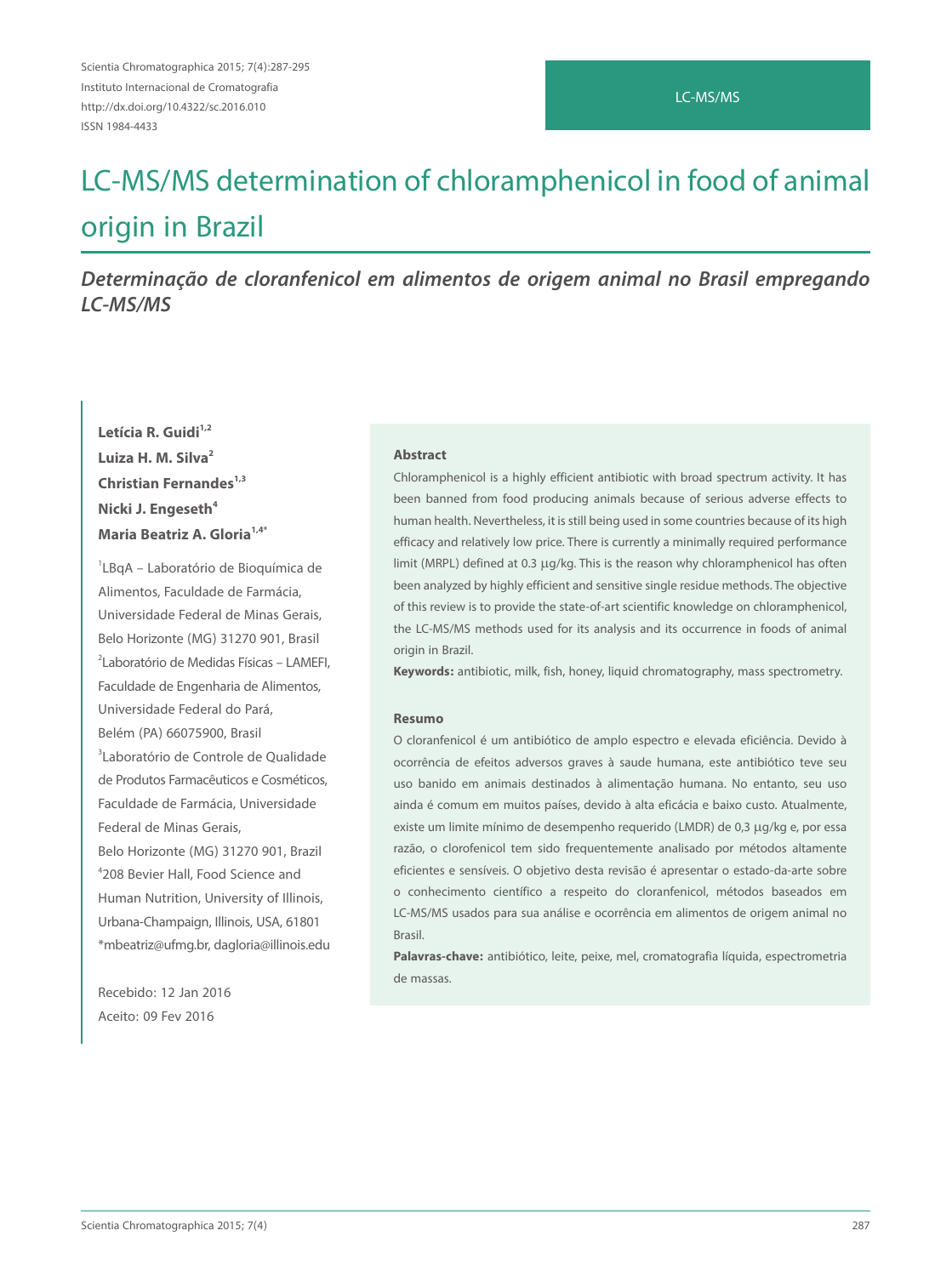## **1. Introduction**

Antibiotics are widely used in intensive agriculture. They can be a therapeutic agent in the treatment of animal diseases, a prophylactic agent to avoid or prevent sickness, and also a feed additive to promote growth and increase feed efficiencies. However, their widespread use in food producing animals can be a potential hazard to human health due to the possibility of causing bacterial resistance and potential allergic reactions to the antibiotic. Special concern has been raised with regard to chloramphenicol, which, besides the inherent problems with antibiotics, it can cause fatal health problems, among them, bone marrow aplasia, aplastic anemia and gray baby syndrome. Due to the potential harmful effects to human health, the use of chloramphenicol has been prohibited for the treatment of food-producing animals in several countries $[1-3]$ .

However, the use of chloramphenicol to treat food-producing animals remains a possibility due to its high efficiency, broad spectrum of activity, prompt availability and low cost. The occurrence of chloramphenicol in foods can be the result of authorized use but lack of compliance with the withdrawal time period, unauthorized use and also unintentional or crosscontamination $[3,4]$ . Therefore, there is a need to constantly evaluate the occurrence of this antibiotic in food.

The control of chloramphenicol in foods can be performed by screening or confirmatory procedures. Screening methods only provide semi-quantitative analysis and can give rise to false positives, but they are used due to simplicity in sample preparation, sensitivity, speed and low cost. On the other hand, confirmatory methods, such as those employing liquid chromatography (LC) coupled to mass spectrometry (MS) are the approaches of choice for determination of antibiotics, because they allow definitive identification, quantitative determination at very high level of specificity and sensitivity $[4,5]$ . The objective of this review is to provide updated information on the occurrence and concentrations of chloramphenicol in food in Brazil determined by LC-MS/MS.

## **2. Characteristics and antimicrobial activity of chloramphenicol**

Chloramphenicol is a naturally occurring, broadspectrum antibiotic with excellent antibacterial and pharmacokinetic properties. Its formula, structure, chemical names and numbers as well as physicochemical and spectral characteristics are described in Table 1. Chloramphenicol was isolated in 1947 from *Streptomyces venezuelae,* a soil bacterium, but it has been synthetically produced for a long time. Different trade names are available and there are three common forms for systemic therapy: a free base form, chloramphenicol palmitate and chloramphenicol succinate. Other formulations are also available for topical use $^{[2,6]}$ .

Chloramphenicol has a wide spectrum of antimicrobial activity. It is effective against Grampositive and Gram-negative cocci and bacilli (including anaerobes), *Rickettsia*, *Mycoplasma*, *Chlamydia*, among others. It is usually bacteriostatic, but at higher concentrations it can be bactericidal. It acts by diffusing through the bacteria cell wall, binding to the bacterial 50S ribosomal subunit and inhibiting protein synthesis and cell proliferation $[1]$ . It was widely used as a human antibiotic and also as a veterinary drug. Nowadays, its use in human medicine has been restricted to ophthalmic and some serious infections (*Salmonella typhi* and other forms of salmonellosis, staphylococcal brain diseases and life threatening infections of the central nervous system and respiratory tract). The veterinary use of chloramphenicol includes administration to pets, farm and aquaculture animals. In therapy and prophylaxis, the main infectious diseases treated with chloramphenicol are enteric and pulmonary infections, skin and organ abscesses and mastitis. It is also used in infections caused by anaerobic bacteria or those that are resistant to other antimicrobial agents $[1,3]$ .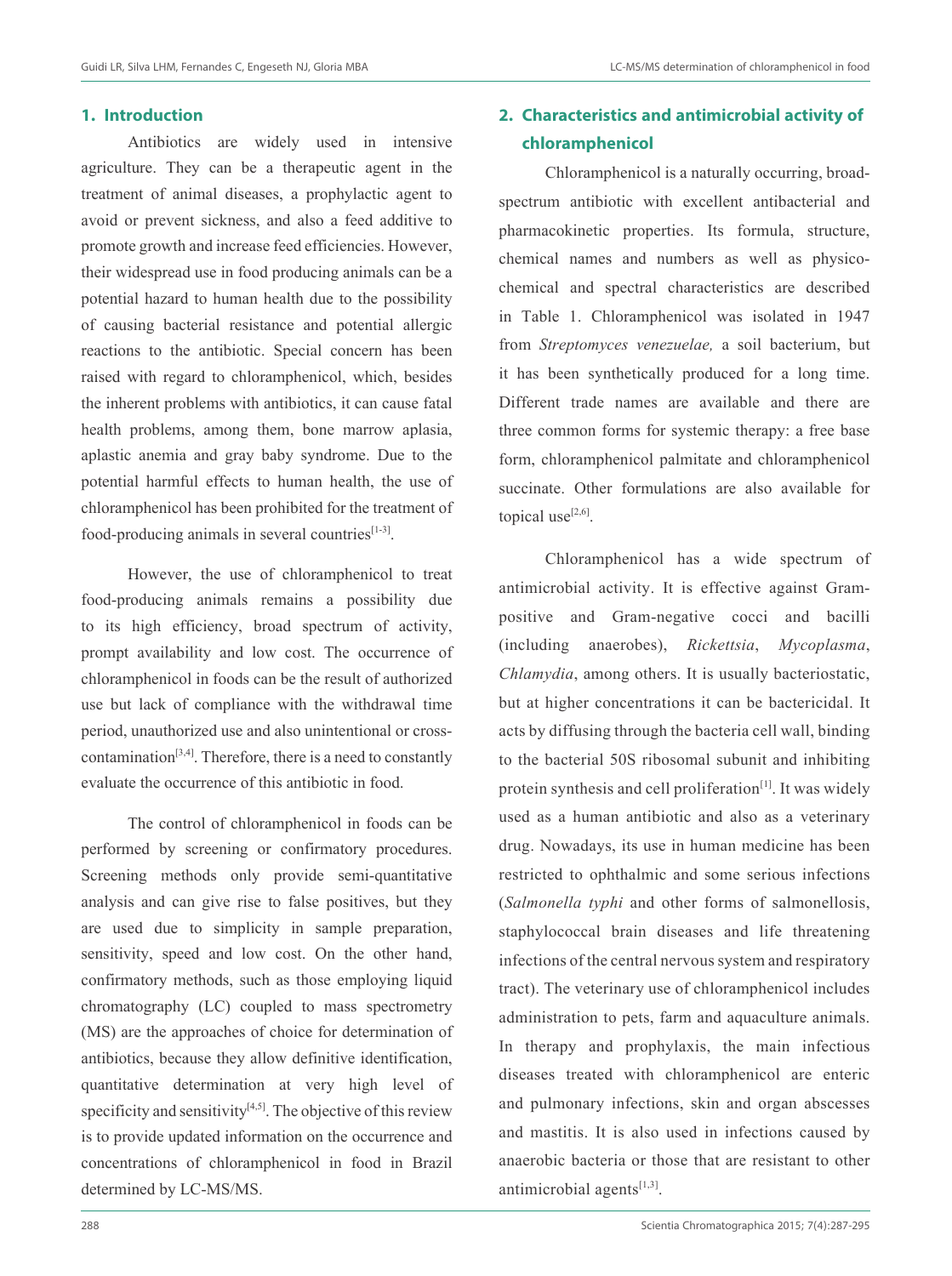**Table 1.** Characteristics of chloramphenicol.

| <b>Parameter</b>            | <b>Characteristics</b>                                                                                                                                                                            |
|-----------------------------|---------------------------------------------------------------------------------------------------------------------------------------------------------------------------------------------------|
| CAS number                  | $56 - 75 - 7$                                                                                                                                                                                     |
| EC number                   | 200-287-4                                                                                                                                                                                         |
| <b>IUPAC</b> name           | 2,2-dichloro-N-[(1R,2R)-1,3-dihydroxy-1-(4-nitrophenyl)propan-2-yl] acetamide                                                                                                                     |
| <b>Names</b>                | Chloramphenicol; chlornitromycin; chloromycetin; levomycetin; chlorocid; globenicol                                                                                                               |
| Molecular formula           | $C_{11}H_{12}Cl_{2}N_{2}O_{5}$                                                                                                                                                                    |
| Structure                   | но н                                                                                                                                                                                              |
| Molar mass (g/mol)          | 323.12938                                                                                                                                                                                         |
| Melting point $(^{\circ}C)$ | 150.5-151.5                                                                                                                                                                                       |
| pka                         | 11.03                                                                                                                                                                                             |
| Log P                       | 1.103                                                                                                                                                                                             |
| Physical description        | White to greyish-white or yellowish-white fine crystalline powder or fine crystals, needles or elongated plates                                                                                   |
| Taste                       | Bitter to taste                                                                                                                                                                                   |
| Spectral properties:        | Specific optical rotation: +18.6° at 20 °C (ethanol); -25.5° at 25 °C (ethyl acetate).<br>IR: u 5174; UV: 385 nm; Mass: 236                                                                       |
| Solubility                  | Very soluble in methanol, ethanol, butanol, ethyl acetate, acetone, chloroform; Water solubility - 2500 mq/L (at 25 °C)                                                                           |
| Stability                   | Neutral and acid solutions are stable on heating;<br>In solution, chloramphenicol undergoes a number of degradative changes related to pH, temperature, photolysis and<br>microbiological effects |

CAS<sup>[7]</sup>; Pubchem<sup>[8]</sup>.

## **3. Toxicological aspects and current legislation**

The widespread use of antibiotics in foodproducing animals can be a potential hazard for human health. Furthermore, the indiscriminate use of chloramphenicol can lead to bacterial resistance, allergic reactions, disruption of the balance of the gastrointestinal microbial flora, and hemotoxic effects, such as aplastic anemia, bone marrow depression and gray baby syndrome. Since it undergoes biotransformation to the inactive metabolite chloramphenicol glucuronide in the liver, individuals with subnormal liver function and infants are also at risk. Aplastic anemia is an irreversible side effect that is not dose-related; this side effect is probably the result of the reduction of its *p*-nitro group to the highly toxic nitroso metabolite. It is a rare but often fatal condition with no treatment. Another side effect is bone-marrow depression, suppressing bone marrow and

its production of red and white blood cells and platelets. This effect is reversible if the treatment is discontinued. Also, infants, especially premature babies, when exposed to high levels of chloramphenicol, can develop the 'gray baby syndrome'. This probably occurs because the liver enzymes of an infant are not fully developed, and any chloramphenicol received across the placenta or in breast milk remains intact in the body, inducing hypotension, hypothermia, flaccidity, cardiovascular collapse, cyanosis and death within hours. There are also indications that chloramphenicol is genotoxic *in vivo* and could cause cancer. Although the evidence is considered limited, chloramphenicol has been categorized by the International Agency for Research on Cancer (IARC) as probably carcinogenic in humans, classified as group  $2A^{[1,9]}$ .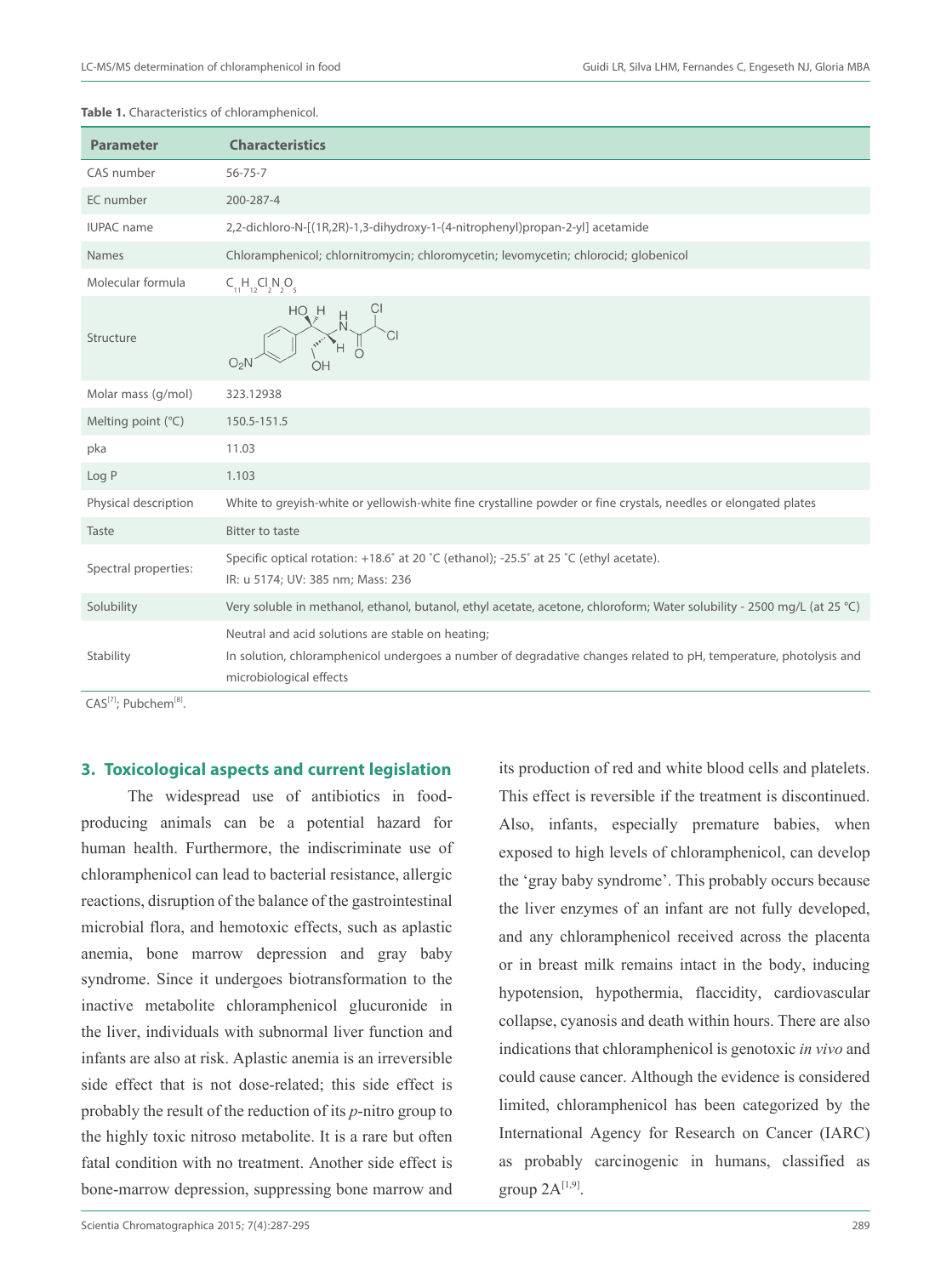Based upon scientific reports about chloramphenicol, an acceptable daily intake (ADI) has never been allocated and a maximum residue limit (MRL) has not been assigned<sup>[1]</sup>. Chloramphenicol was banned for use in food-producing animals in the European Union and in many other countries including Brazil as a means to eliminate it from the food production chain and related goods $[10,11]$ . A zero tolerance provision was established and a minimum required performance limit (MRPL), which is the concentration that laboratories should be able to detect and confirm, of 0.3 µg/kg for chloramphenicol was set by the European Commission and adopted by several countries for analytical methods to be used in testing for chloramphenicol in products of animal origin<sup>[11-14]</sup>.

To warrant national public health safety and to maintain competitiveness in international trade, food producers have to ensure that the products traded are in compliance with the safety and quality criteria required by consumers. Among actions undertaken by Brazil to warrant safety and quality control, the Ministry of Agriculture, Livestock and Food Supply of Brazil created a food safety program called National Residue Control Plan (NRCP). It has the purpose of generating reliable analytical results, monitoring residues and contaminants involved in food production, including antibiotics $[15]$ . The Brazilian Agency of Sanitary Surveillance (ANVISA) from the Ministry of Health also created a National Program for the analysis of veterinary drug residues in food available for consumers<sup>[16]</sup>. Therefore, it is of great importance to have sensitive methods for the determination and confirmation of residues and contaminants in foods.

## **4. LC-MS/MS methods for the analysis of chloramphenicol in foods**

Several methods are available for the determination of chloramphenicol in foods, both for screening or quantification purposes. Screening methods are cost-effective and have a high sample throughput<sup>[2,17]</sup>. However, the effective control of chloramphenicol in

foods requires very sensitive and reliable analytical methods to comply with the stringent requirement established for a banned compound. Due to the chemical properties of chloramphenicol, quantitative methods using gas chromatography with mass spectrometry (GC-MS) require transformation of chloramphenicol into a stable volatile compound, which lengthens analysis time and may not be reproducible at trace  $levels^{[4,18]}$ . Many of the reported liquid chromatography/ultraviolet (LC-UV) methods did not reach the required sensitivity and selectivity to meet the current MRPL. The power of a mass spectrometer as a chromatographic detector results from its capacity to determine, by means of the molecular weight, the precursor ion and its fragments, which provide structural information. The combination of liquid chromatography with tandem mass spectrometry (LC-MS/MS) allows definite identification and quantification of trace chloramphenicol in complex food matrices due to the specificity and sensitivity associated with this technique<sup>[4,5,19,20]</sup>. In this context, only methods and results for chloramphenicol based on LC-MS/MS will be described.

According to Table 2, several studies were undertaken on the analysis of chloramphenicol in foods by LC-MS/MS. In most of them, analysis was carried out in the multiple reaction monitoring (MRM) mode via electrospray ionization operated in the negative mode. Deuterated chloramphenicol -chloramphenicol) was used as the internal standard. The transitions used for chloramphenicol quantification and confirmation varied among studies. However, the [M-H]- ion and at least two product ions are monitored. For example, Guidi et al.<sup>[21]</sup> used m/z  $320.9 \rightarrow 152.1$  and m/z 320.9→256.9 for chloramphenicol in fish analysis. The monitored ion for the internal standard was m/z 326.015→157.0. Matrix-matched calibration curves were used. In most of the studies, the method was validated according to the criteria established by the EC Commission Decision 657/2002<sup>[22]</sup>.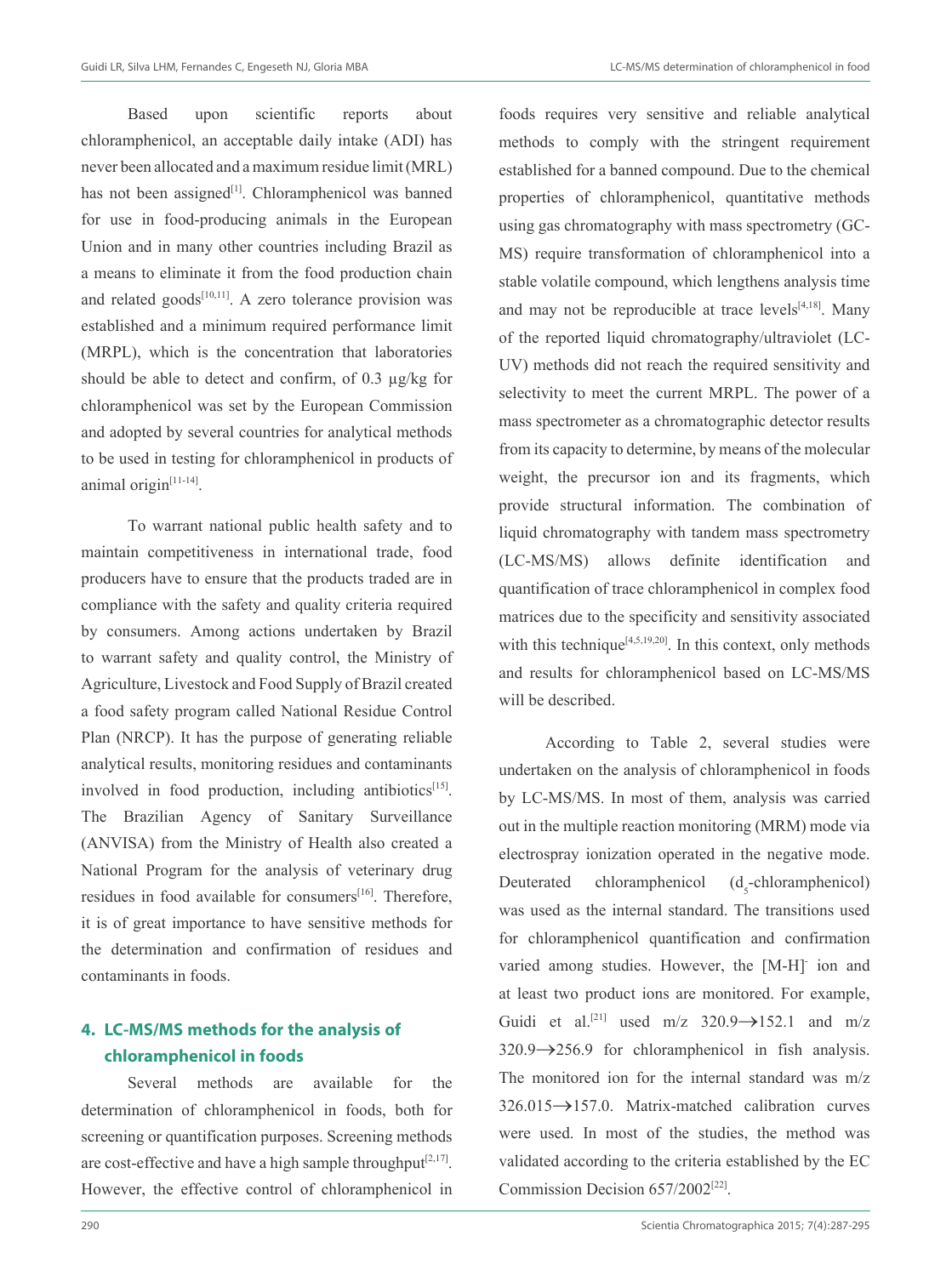| Table 2. Methods for the extraction and separation of chloramphenicol in food of animal origin in Brazil by LC-MS/MS. |  |  |
|-----------------------------------------------------------------------------------------------------------------------|--|--|
|-----------------------------------------------------------------------------------------------------------------------|--|--|

| <b>Reference / Food</b>                                        | <b>Extraction technique</b>                            | LC column &<br>mobile phase                                                      | <b>Recovery</b><br>(9/6) | <b>Limit of</b><br>detection |
|----------------------------------------------------------------|--------------------------------------------------------|----------------------------------------------------------------------------------|--------------------------|------------------------------|
| Monteiro et al. <sup>[23]</sup>                                |                                                        |                                                                                  |                          |                              |
| Fish                                                           | LLE - acetonitrile: water &<br>SPE - Captiva cartridge | C18 (3x100 mm, 3.5 µm) & 0.1% formic<br>acid: acetonitrile with 0.1% formic acid | 93.2                     | $1 \mu g/kg$                 |
| Taka et al. <sup>[24]</sup>                                    |                                                        |                                                                                  |                          |                              |
| Honey                                                          | LLE - ethyl acetate                                    | C18 (2.1x50 mm, 5 µm) & 2 mM<br>ammonium acetate:methanol                        | >97                      | $0.04 \mu g/kg$              |
| Nicolich et al. <sup>[25]</sup>                                |                                                        |                                                                                  |                          |                              |
| Milk                                                           | LLE - 10 mM formic acid &<br>ethyl acetate             | C18 (2x100 mm, 5 µm) & 0.1% formic<br>acid:acetonitrile with 0.1% formic acid    | 95-97                    | $0.09 \mu g/L$               |
| Barreto et al. <sup>[26]</sup>                                 |                                                        |                                                                                  |                          |                              |
| Honey                                                          | LLE - ethyl acetate                                    | C18 (4.6x150 mm, 5 µm & 2.1x100 mm,                                              | 85.5-115.6               | $0.02 \mu g/kg$              |
| Fish                                                           | LLE (acetonitrile, chloroform)                         | 3.5 µm) & acetonitrile: water                                                    | 89-97                    | $0.06 \mu g/kg$              |
| Shrimp                                                         |                                                        |                                                                                  | 87-100                   | $0.06 \mu g/kg$              |
| Martins Junior et al. <sup>[27]</sup>                          |                                                        |                                                                                  |                          |                              |
| Honey                                                          | LLE - ethyl acetate                                    | C18 (2.1x50 mm, 3 µm) & 5 mM ammonium                                            | 83                       | $0.00052 \mu q/kg$           |
| Milk                                                           | LLE (acetonitrile, chloroform)<br>& SPE                | acetate:(methanol:water, 95:5) with<br>5 mM ammonium acetate                     | 83                       | $0.00052 \mu q/L$            |
| Guidi et al. <sup>[21,28]</sup> & Tette et al. <sup>[29]</sup> |                                                        |                                                                                  |                          |                              |
| Milk                                                           | LLE - 10 mM formic<br>acid & ethyl acetate             | C18 (2x50 mm, 5 µm) & 0.1% formic<br>acid:acetonitrile with 0.1% formic acid     |                          |                              |
| Fish                                                           | LLE - ethyl acetate                                    |                                                                                  | 82.7                     | $0.019$ µg/kg                |
| Honey                                                          |                                                        |                                                                                  |                          |                              |
| Rocha Siqueira et al. <sup>[30]</sup>                          |                                                        |                                                                                  |                          |                              |
| Fish                                                           | Phosphate extraction solution                          | $C18$ (2.1x100 mm, 4 µm) &                                                       | 101-104                  | $0.03 \mu g/kg$              |
| Shrimp                                                         | + LLE ethyl acetate                                    | water:methanol                                                                   | 103-109                  |                              |
| Bovine meat                                                    |                                                        |                                                                                  | 100-106                  |                              |
| Pork meat                                                      |                                                        |                                                                                  | 102-104                  |                              |
| Poultry meat                                                   |                                                        |                                                                                  | 87-97                    |                              |
| Egg                                                            |                                                        |                                                                                  | 105-111                  |                              |

LLE – liquid-liquid extraction, SPE – solid-phase extraction.

LC separation of chloramphenicol was obtained by reverse phase C18 columns from different brands (Table 2). Columns dimensions varied from 50 to 150 mm length, 2 to 3 mm internal diameter and 2 to 5 µm particle size. Different mobile phases were used in gradient elution, among them methanol:water, acetonitrile:water, acetonitrile:water acidified with formic acid, and ammonium acetate:methanol. In every method, except for one, the limits of detection and quantification were below 0.3 µg/kg, which is the MRPL established for chloramphenicol. Moreover, high sensitivity was obtained, in the ng/kg or ng/L range. Therefore, the majority of the methods were appropriate for the purpose.

Prior to LC-MS/MS analysis, sample preparation is needed to properly extract chloramphenicol from the food matrix. Concentration of the analyte and removal of interfering compounds may also be needed $[31]$ . According to Table 2, sample preparation for chloramphenicol analysis involved mostly liquid-liquid extraction (LLE),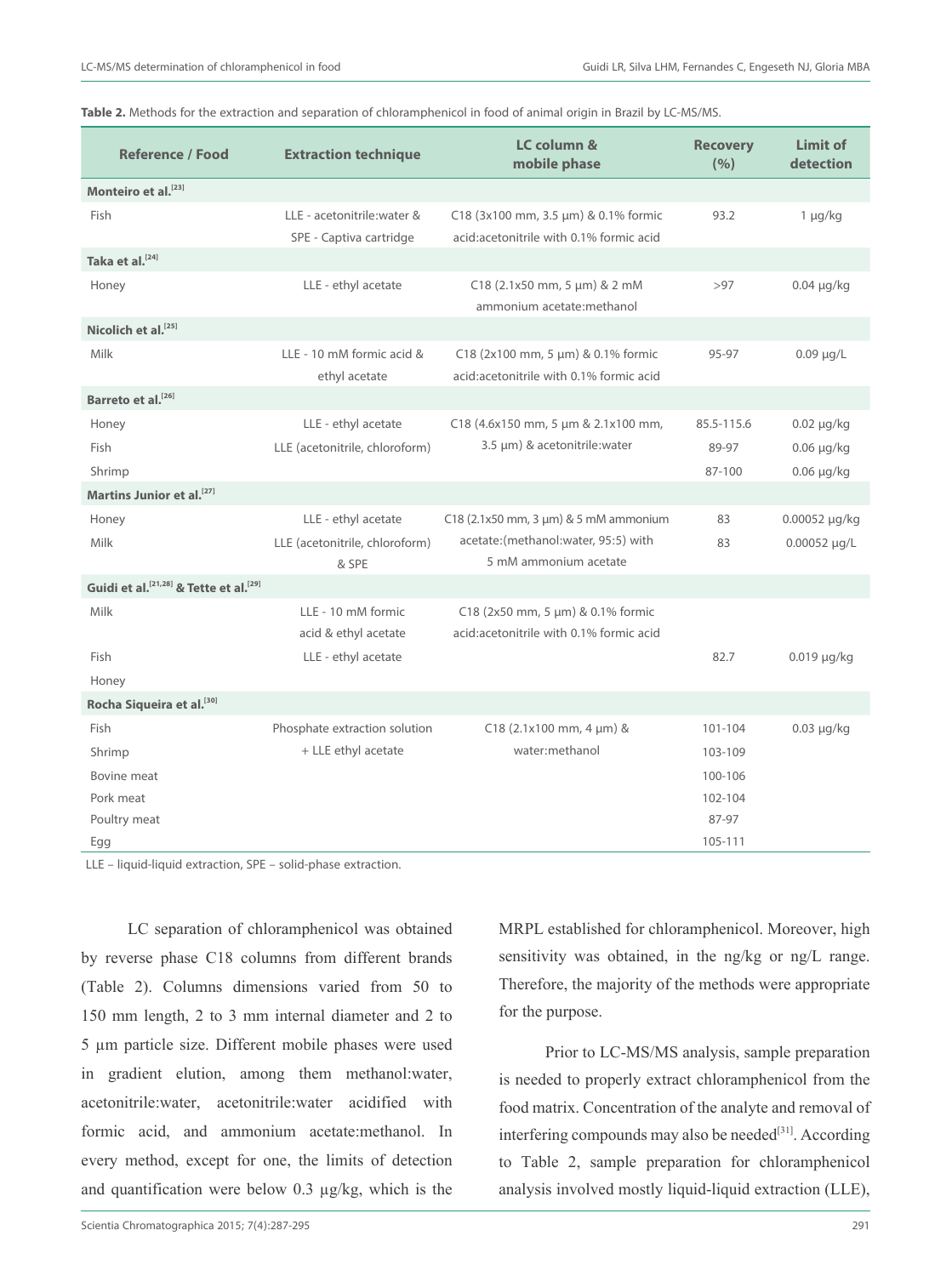even though solid-phase extraction (SPE) was also used in a few studies. Representative and homogeneous samples were extracted for chloramphenicol by LLE. In most of the methods, a simple extraction procedure using ethyl acetate provided good recoveries of chloramphenicol from honey, milk and fish samples. The sample was spiked with the internal standard, vortexed for a few seconds and allowed to equilibrate. The extracting solvent was added and sample was mixed (several minutes), centrifuged, the supernatant was transferred and the sediment was extracted once more. The supernatants were mixed and evaporated to dryness under nitrogen flow and they were dissolved in the mobile phase, vortexed for a few seconds, allowed to equilibrate and injected into the LC.

In the extraction of chloramphenicol from honey, dissolution of the sample in water  $(1:1, w/v)$ was needed prior to a simple LLE procedure with ethyl acetate[24,26,27,29]. During extraction of chloramphenicol from milk, Nicolich et al.<sup>[25]</sup> and Guidi et al.<sup>[28]</sup> added water acidified with 10 mM formic acid prior to LLE with ethyl acetate. However, Martins Junior et al.<sup>[27]</sup> proposed two sequential LLE procedures, the first with acetonitrile and the second using chloroform. The supernatant was dried under nitrogen flow, dissolved into methanol, water and  $\text{Na}_2\text{HPO}_4$  and submitted to SPE using a Supelclean<sup>TM</sup> ENVITM Chrom P (Supelco, Bellefonte, PA, USA). By using this more sophisticated procedure, a detection limit in the ng/kg range was obtained.

Different procedures were used for the extraction of chloramphenicol from fish. Guidi et al.<sup>[21]</sup> used a simple LLE procedure with ethyl acetate and obtained good recoveries. Barreto et al.<sup>[26]</sup> used two LLE procedures, the first with acetonitrile and the second with chloroform, achieving similar results for fish and shrimp samples, improving recoveries. Monteiro et al.[23] used a more sophisticated procedure involving LLE with acetonitrile:water, followed by ultrafiltration (SPE) using a Captiva cartridge to remove protein and particulate matter; however, these researchers focused on multiresidue analysis of 12 drugs of different antimicrobial classes. Such a detailed procedure would not be necessary for a single antibiotic analysis. Rocha Siqueira et al.<sup>[30]</sup> proposed a method based on the extraction of chloramphenicol using a phosphate extraction solution (containing NaCl, KCl,  $Na<sub>2</sub>HPO<sub>4</sub>$ and  $KH_2PO_4$ ) and ultrasound bath for 15 minutes prior to LLE with ethyl acetate. They validated this method for fish, shrimp and also for meat (bovine, pork and poultry) and egg.

Several sophisticated and complex sample preparation techniques have been used in the analysis of chloramphenicol, by using different sorbents (Oasis, molecularly imprinted polymers and multi-walled carbon nanotubes) or techniques, like QuEChERS<sup>[18,32-35]</sup>. However, efficient extraction of chloramphenicol from food matrices for LC-MS/MS analysis can be undertaken by a simple LLE procedure. The use of additional steps may not be necessary. Furthermore, they can be time-consuming, require larger quantities of chemical reagents, involve extensive manual procedures, and use cleanup columns (SPE) that increases the analysis time and cost.

## **5. Occurrence of chloramphenicol in food**

Even though the use of chloramphenicol in food producing animals was banned several years ago, it was detected in some foods of animal origin, as indicated in Table 3. Four studies focused on honey (total of 43 samples) indicated that samples from different regions of Brazil, from different beekeepers, floral sources and colors did not contain chloramphenicol<sup>[9,25,27,29]</sup>. Eighty six samples of fish were analyzed in four different studies, and tilapia was the main type of fish analyzed. Chloramphenicol was only detected in one sample at levels below the MRPL[9,22,24,30]. No chloramphenicol was found in shrimp  $(14 \text{ samples})^{[30]}$ . Samples of meat (556 from bovine, pork and poultry) and eggs (60) were also analyzed and none of them contained chloramphenicol<sup>[30]</sup>.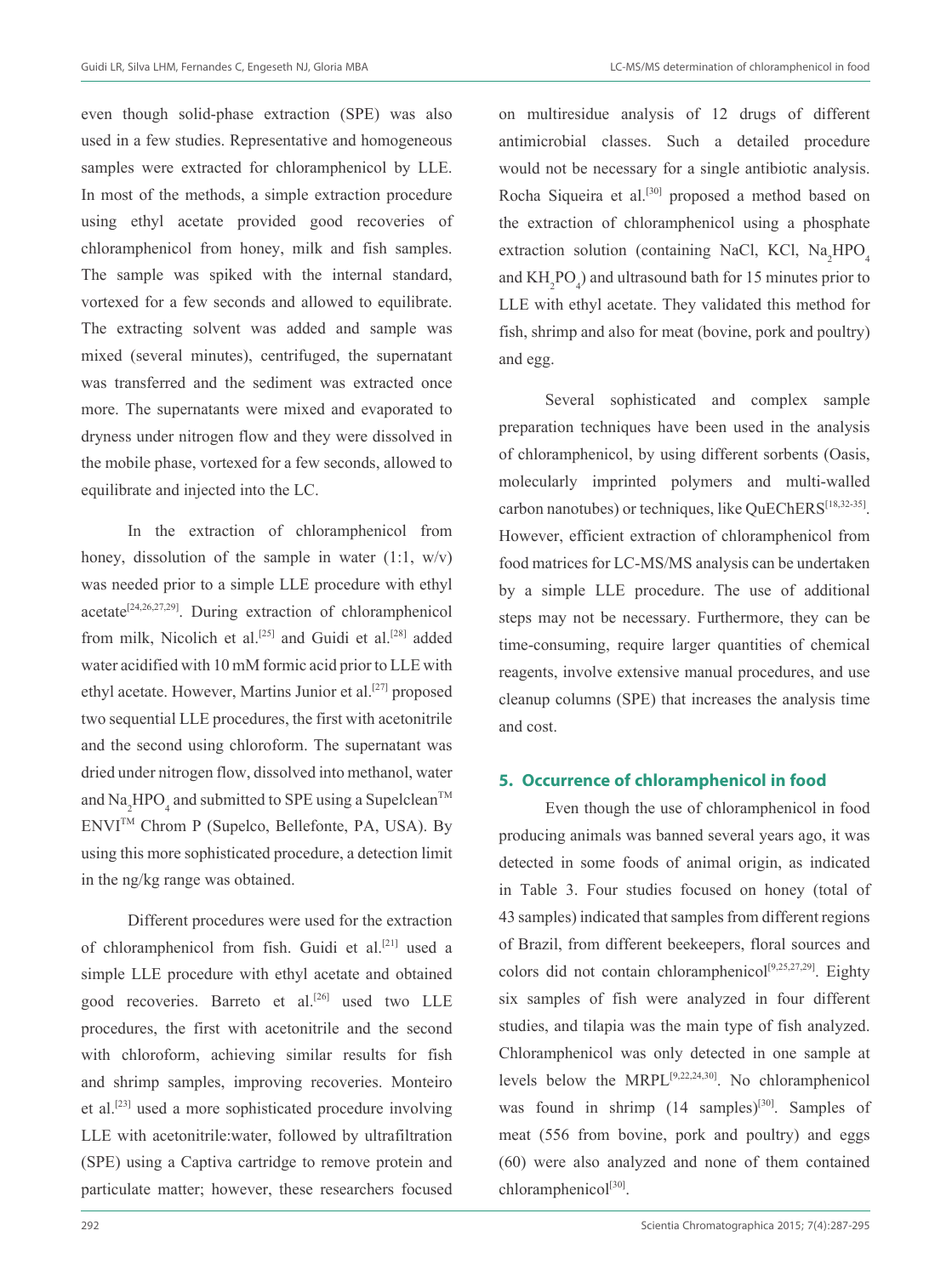| Table 3. Occurrence of chloramphenicol in food of animal origin by LC-MS/MS in Brazil. |  |  |
|----------------------------------------------------------------------------------------|--|--|
|----------------------------------------------------------------------------------------|--|--|

| Food                                                                             | <b>Samples analyzed</b><br>(% Positive) | <b>Concentration in</b><br>positive samples | <b>Reference</b>                      |  |
|----------------------------------------------------------------------------------|-----------------------------------------|---------------------------------------------|---------------------------------------|--|
| Honey                                                                            |                                         |                                             |                                       |  |
| Different beekeepers and floral                                                  | $5(0\%)$                                | nd                                          | Barreto et al. <sup>[26]</sup>        |  |
| Brands from SP market                                                            | $4(0\%)$                                | nd                                          | Martins Junior et al. <sup>[27]</sup> |  |
| Different regions, floral & colors                                               | 22 (0%)                                 | nd                                          | Taka et al. <sup>[24]</sup>           |  |
| Samples from MG market                                                           | $12(0\%)$                               | nd                                          | Tette et al. <sup>[29]</sup>          |  |
| <b>Milk</b>                                                                      |                                         |                                             |                                       |  |
| Milk (brands from market)                                                        | 4(25%)                                  | 4.73 ng/L                                   | Martins Junior et al. <sup>[27]</sup> |  |
| Dried milk (brands from market)                                                  | $3(66.6\%)$                             | $5.9 - 6.10$ ng/L                           |                                       |  |
| Suspect (Elisa) milk                                                             | 41 (0%)                                 | nd                                          | Nicolich et al. <sup>[25]</sup>       |  |
| Farm samples (raw)                                                               | 49 (41%)                                | $0.10 - 13.9 \mu q/kg$                      | Guidi et al. <sup>[28]</sup>          |  |
| <b>Fish</b>                                                                      |                                         |                                             |                                       |  |
| Nile tilapia (4 farms)                                                           | 36 (0%)                                 | nd                                          | Monteiro et al. <sup>[23]</sup>       |  |
| Aquaculture fish (Pintado, tilapia, matricha,<br>saint peter, tambaqui, tambacu) | 13 (7.7%)                               | $0.063$ µg/kg                               | Guidi et al. <sup>[21]</sup>          |  |
| Sarotherodon niloticus (farms)                                                   | $21(0\%)$                               | nd                                          | Barreto et al. <sup>[26]</sup>        |  |
| Fish                                                                             | 16 (0%)                                 | nd                                          | Rocha Siqueira et al. <sup>[30]</sup> |  |
| <b>Other foods</b>                                                               |                                         |                                             |                                       |  |
| Bovine meat                                                                      | 149 (0%)                                | nd                                          |                                       |  |
| Pork meat                                                                        | 199 (0%)                                | nd                                          |                                       |  |
| Poultry meat                                                                     | 208 (0%)                                | nd                                          | Rocha Siqueira et al. <sup>[30]</sup> |  |
| Shrimp                                                                           | $14(0\%)$                               | nd                                          |                                       |  |
| Egg                                                                              | 60 (0%)                                 | nd                                          |                                       |  |

nd – not detected.

Milk was the food product with the highest occurrence of chloramphenicol. Among studies undertaken, only the one by Nicolich et al.<sup>[25]</sup> failed to detect chloramphenicol in the 41 milk samples which were positive by ELISA. However, the samples had been stored for a long period of time prior to analysis, which could have affected the results. Martins Junior et al.<sup>[27]</sup> observed 42% occurrence of chloramphenicol in pasteurized and dried milk (total of 7 samples) at levels varying from 0.0047 to 0.0061 µg/kg. Guidi et al.<sup>[28]</sup> found similar prevalence  $(41\%)$ , at levels ranging from 0.10 to 13.9 µg/kg in samples obtained from dairy farms. Indeed, it is more likely to find antibiotics in farm samples prior to their dilution by the mixture with milk from other farms.

The NRCP has also been generating results for chloramphenicol and other residues in different foods of animal origin. Among the many different samples analyzed every year, only a few positive samples for chloramphenicol have been found, among them poultry meat (1 out of 76 samples from 2014, containing 0.39  $\mu$ g/kg) and fish (1 out of 77 samples, containing 75.6  $\mu$ g/kg)<sup>[36]</sup>. NRCP results for milk were negative for chloramphenicol in 120 samples of milk analyzed in 2009 and 2010. Results from PamVet<sup>[16]</sup> on chloramphenicol in milk also indicated no detectable levels in dried milk (139 samples) and 0.6% occurrence in UHT milk (464 samples) at levels ranging from 0.3 and 0.8  $\mu$ g/kg.

Even though the number of samples analyzed was very limited, the outcome is good considering the low percentage of foods of animal origin containing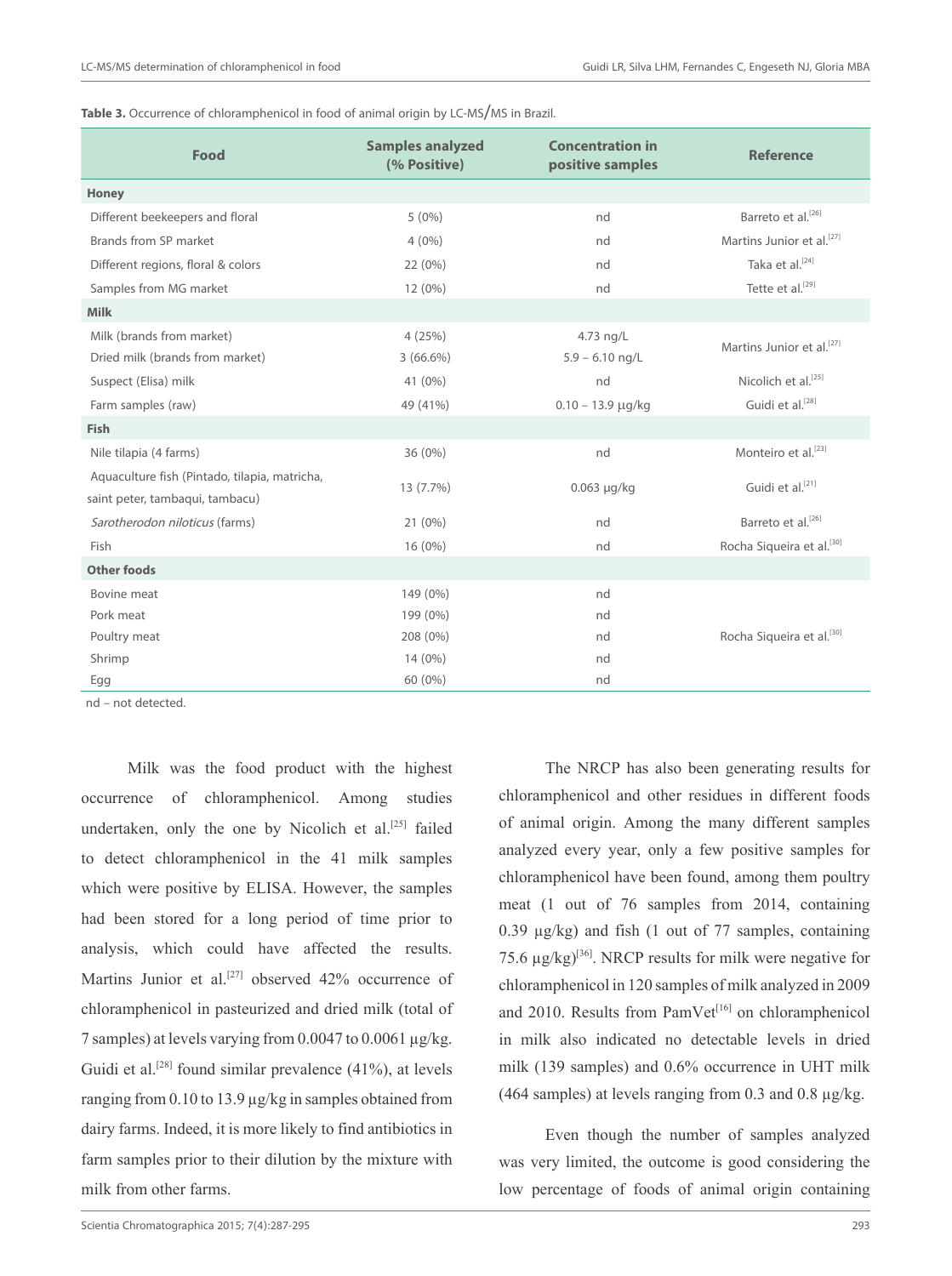detectable levels of chloramphenicol. However, the illegal utilization of chloramphenicol to treat foodproducing animals remains a possibility, either by administration of prohibited antibiotics, or failure to respect the proper withdrawal periods. The problem is more visible with milk due to its role in infant and overall human nutrition and its widespread consumption. Furthermore, chloramphenicol in milk can be transfered to dairy products, specially those rich in  $fat^{[17,35,37]}$ . Therefore, it is important to ensure milk quality. Brazil has a quality control program aimed at milk from individual dairy farms. Antibiotic analysis of these milk samples should be performed to be able to detect the source of contamination and to implement educational programs to warrant milk quality.

It is also important to consider that there could be other sources of food contamination with chloramphenicol. Its use as a human medicinal antimicrobial can result in its release into the environment through waste streams by which food products may be contaminated during production. For instance, chloramphenicol has been detected in the aquatic environment such as effluents of sewage treatment plant and in surface water. Another source of this as well as other antimicrobials could be the natural occurrence in soil by bacteria (e.g., *Actinomycetes*), which can result in a large biomass per hectare in topsoil and subsequent uptake by crops and transfer of plants to feed<sup>[3,35,38,39]</sup>.

## **6. Conclusion**

Several methods have been developed for the analysis of chloramphenicol in food by LC-MS/ MS. Extraction of chloramphenicol from food can be undertaken by simple LLE procedures without requiring any sophisticated clean-up technique. The methods were validated according to the criteria of Commission Decision 2002/657/EC and were found appropriate for the analysis of chloramphenicol with limits of detection way below the MRPL of 0.3  $\mu$ g/kg. However, a very limited number of samples have been analyzed using this method, which became common in the last 10 years. Most of the studies performed focused on honey, milk and fish followed by shrimp, meats and egg. Chloramphenicol was detected in raw milk samples at levels above the MRPL and in trace amounts in fish. Even though chloramphenicol has been banned for use in food-producing animals for many years, it is still being detected. Therefore, monitoring and educational programs are needed to warrant safety of consumers and international trade.

## **Acknowledgement**

The authors acknowledge CAPES, CNPq - Conselho Nacional de Desenvolvimento Científico e Tecnológico (Grants 484697/2012-9 and 480110/2013-1) and FAPEMIG - Fundação de Amparo a Pesquisa do Estado de Minas Gerais (Grant APQ – 01782-13 and 02997-14) for financial support.

### **References**

- [1] JECFA, *Who Food Additives Series*, 53, 1–40, (2014).
- [2] J.V. Samsonova, A. Cannavan and C.T. Elliott, *Rev. Anal. Chem.*, 42, 50–78, (2012).
- [3] J.C. Hanekamp and A. Bast, Environm. Toxicol. Pharmacol., 39, 213–220 (2015)
- [4] A. Gentili, S. Perret and S. Marchese, *Trends Anal. Chem*., 24(7), 704–733, (2005).
- [5] B. Berendsen, *Anal. Bioanal. Chem*., 397, 1955–1963 (2010).
- [6] M. Splendore, C. Kellogg and R. Thakur, *Food Saf. Mag.*, June 7, (2013).
- [7] CAS (2015) http://www.commonchemistry.org/ChemicalDetail.aspx?ref=56-75-7&terms= chloramphenicol. Acessed on Dec 9th, 2015.
- [8] Pubchem (2015). Available at: http://pubchem.ncbi.nlm.nih.gov/compound/chloramphenicol# section=Top; Acessed on Dec 9th, 2015.